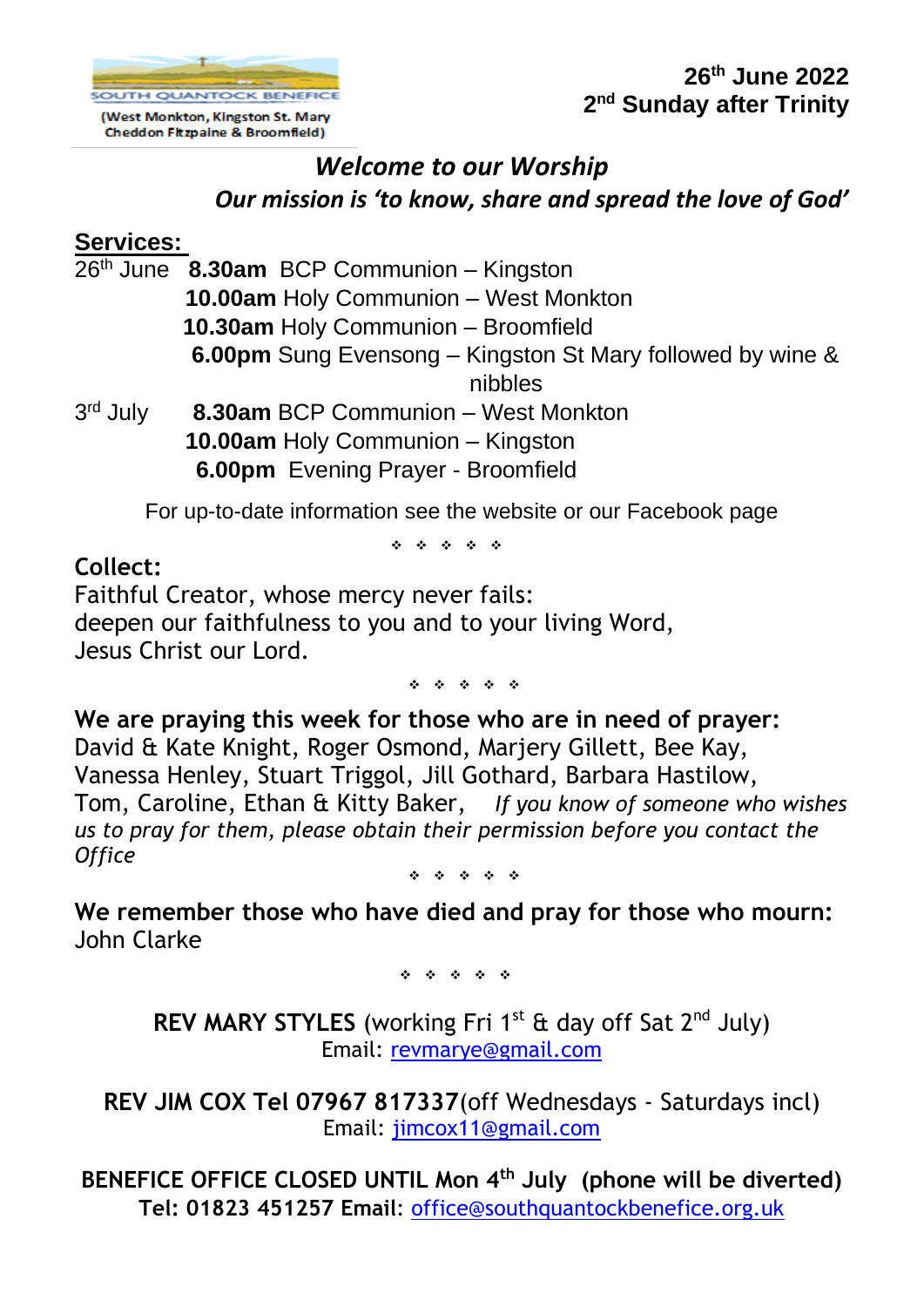Galatians 5: 1, 13-15

**<sup>1</sup>** For freedom Christ has set us free. Stand firm, therefore, and do not submit again to a yoke of slavery.

**<sup>13</sup>** For you were called to freedom, brothers and sisters; only do not use your freedom as an opportunity for self-indulgence, but through love become slaves to one another. <sup>14</sup> For the whole law is summed up in a single commandment, 'You shall love your neighbour as yourself.' **<sup>15</sup>** If, however, you bite and devour one another, take care that you are not consumed by one another.

#### Luke 9: 51-62

**<sup>51</sup>** When the days drew near for him to be taken up, he set his face to go to Jerusalem. **<sup>52</sup>** And he sent messengers ahead of him. On their way they entered a village of the Samaritans to make ready for him; **<sup>53</sup>** but they did not receive him, because his face was set towards Jerusalem. **<sup>54</sup>** When his disciples James and John saw it, they said, 'Lord, do you want us to command fire to come down from heaven and consume them?' **<sup>55</sup>** But he turned and rebuked them. **<sup>56</sup>** Then they went on to another village. **<sup>57</sup>** As they were going along the road, someone said to him, 'I will follow you wherever you go.' **<sup>58</sup>** And Jesus said to him, 'Foxes have holes, and birds of the air have nests; but the Son of Man has nowhere to lay his head.' **<sup>59</sup>** To another he said, 'Follow me.' But he said, 'Lord, first let me go and bury my father.' **<sup>60</sup>** But Jesus said to him, 'Let the dead bury their own dead; but as for you, go and proclaim the kingdom of God.' **<sup>61</sup>** Another said, 'I will follow you, Lord; but let me first say farewell to those at my home.' **<sup>62</sup>** Jesus said to him, 'No one who puts a hand to the plough and looks back is fit for the kingdom of God.'

#### **COVID Guidance -: In line with government policy masks are optional but we continue to keep excellent hand hygiene.**

|                      | <b>Readings for <math>3^{rd}</math> July – Thomas, the Apostle</b> |
|----------------------|--------------------------------------------------------------------|
| Ephesians 2: $19-22$ | John 20: 24-29                                                     |
|                      | * * * * * *                                                        |

**Morning Prayer Tuesdays 8.30am** on Zoom**.** Contact the office or Rev Mary for the Zoom link. All are welcome.

❖ ❖ ❖ ❖ ❖ ❖

**Weds Home Group 29th June 7.30pm** at the Vicarage –Anyone welcome to come along. Following "dwelling in the word" – a simple way to understand the Bible.

❖ ❖ ❖ ❖ ❖ ❖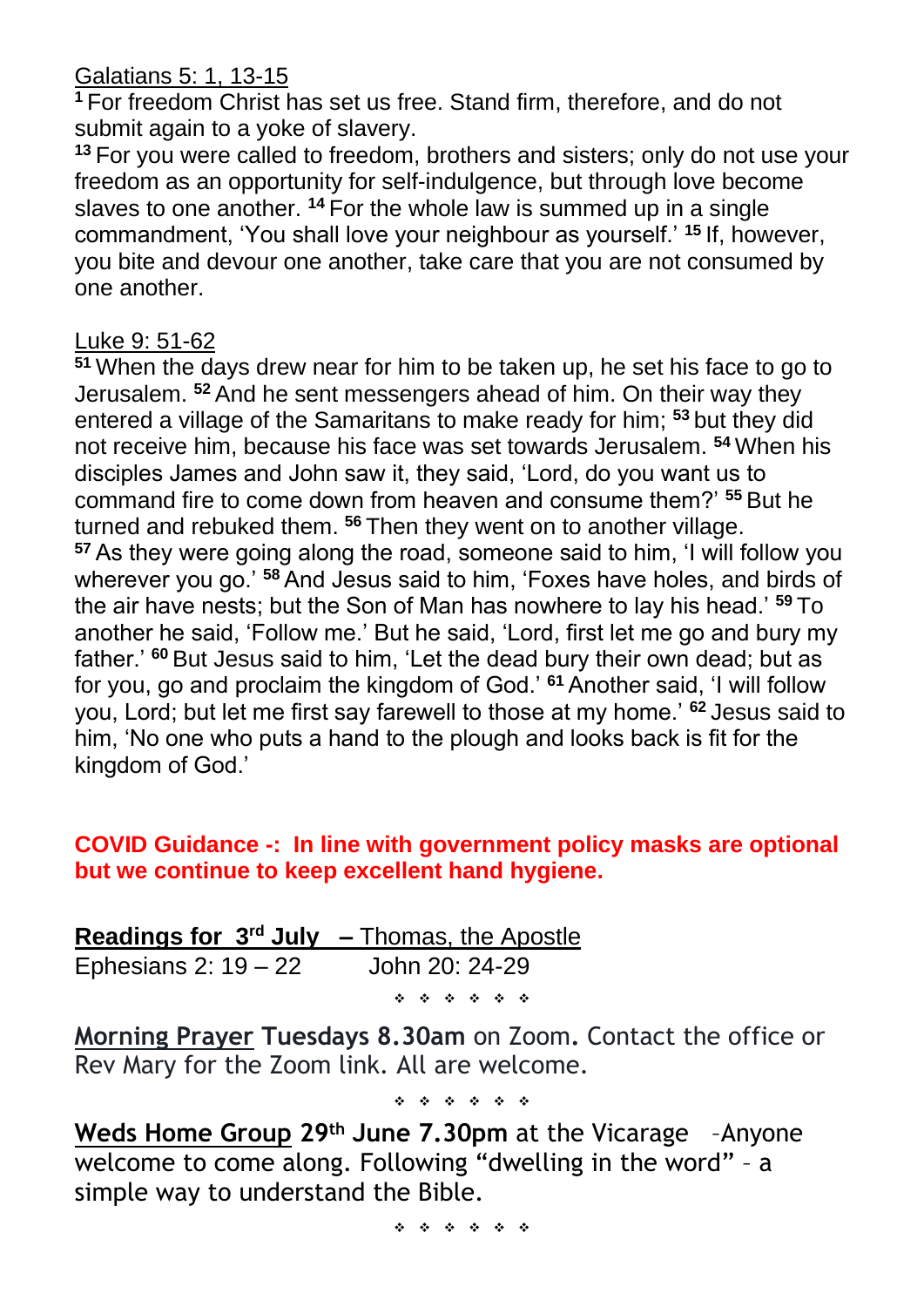# **"Call to prayer for our Diocese in this time of transition"**

Bishop Ruth has called us all to pray for the Diocese on 30th June as we await Bishop Michael starting and in all we are dealing with at present.

Pray at home or join with the prayer group in

**Thur 30th June :- West Monkton Church 11-11.30am** *More prayer ideas should be available on this link nearer to the time:* [https://www.bathandwells.org.uk/news/a-diocesan-day-of](https://www.bathandwells.org.uk/news/a-diocesan-day-of-prayer-30-june.php)[prayer-30-june.php](https://www.bathandwells.org.uk/news/a-diocesan-day-of-prayer-30-june.php)

❖ ❖ ❖ ❖ ❖ ❖ **"Wanted" more hosts for Ukrainian refugees** ...

have you got a spare room or more that you might consider hosting one or more refugees in? We are desperately short of hosts, many Ukrainians still trying to find somewhere to stay in the area (some are relatives of those already here). There's lots of help available with the process of sponsoring - and people to chat to before you start to see if it is for you. Contact Rev Mary for more info.

❖ ❖ ❖ ❖ ❖ ❖

**Coffee Morning - Thursdays 10am – 11.30am** in West Monkton Village hall – everyone welcome

❖ ❖ ❖ ❖ ❖ ❖

**Monthly Open House Invitation from Paul Elliston:- Bathpool Pioneer. Monday 4 th July 11.15am – 1.00pm**.

16 Bishops Close, Bathpool TA2 8DS Tel: 07765388655 do pop in for a coffee and catch up with Paul and hear about all that's happening on the estate.

❖ ❖ ❖ ❖ ❖ ❖

## **CUPPA and CHAT with Rosie - Tuesdays 2pm – 4pm**

Join Rosie 2pm at a churchyard near you for a cuppa and chat. Bring your own drink or to share Rosie's. She looks forward to seeing you.

July 12<sup>th</sup>: Cheddon July 19<sup>th</sup> Kingston July 26<sup>th</sup> West Monkton



❖ ❖ ❖ ❖ ❖ ❖

**All are welcome to our Benefice Picnic On Sunday 17th July 3pm- 5pm** FREE EVENT **in Cheddon churchgrounds** with outdoor games & nature themed activities. Bring your own picnic & blankets – drinks provided.

*Helpers wanted – contact the office on 451257*